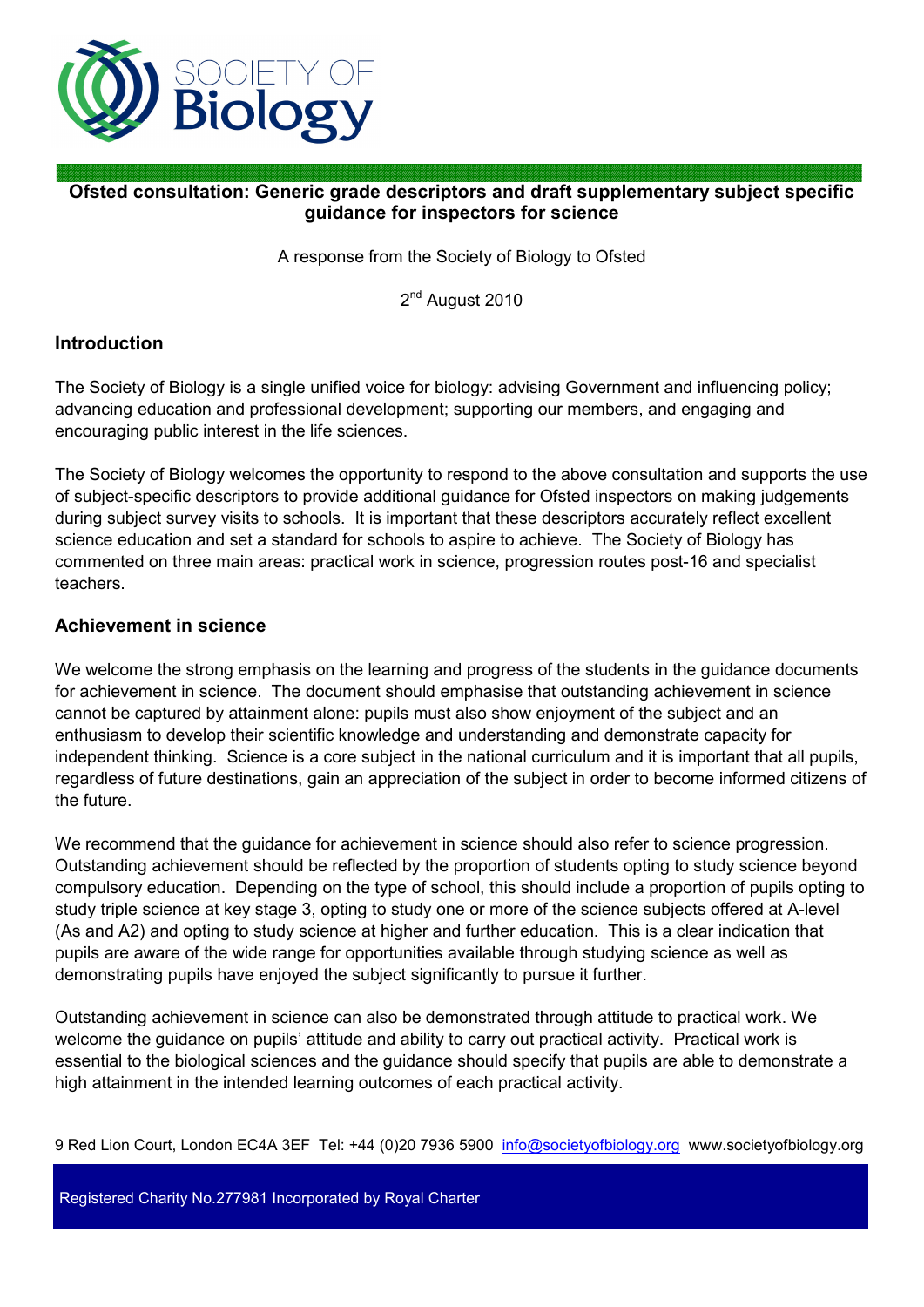## **Quality of teaching in science**

The document acknowledges the importance of subject specialism. A specialist teacher must have sufficient subject knowledge (i.e. beyond the level they are teaching and to at least degree level in secondary education) and demonstrate a good level of pedagogical knowledge in order to communicate scientific ideas confidently and to challenge pupils on their scientific understanding at a particular level. SCORE<sup>1</sup> is currently reviewing the definition of a specialist teacher in the sciences and is considering whether the qualification history of a teacher can be correlated with the quality of their teaching. While pedagogical knowledge and pedagogical content knowledge influences the quality of teaching, a teacher who is a science graduate or who has worked in the science industry is likely to demonstrate: 1) a sufficient level of enjoyment for the subject to pursue science post-compulsory education; 2) high level of subject knowledge; 3) first-hand experience of progression routes post-16. These qualities are likely to impact on their pupils' overall enthusiasm and understanding of the subject.

Effective teaching must also inspire a proportion of pupils to continue science education post-16 and into higher education and/or industry. The guidance should therefore specify that teaching should incorporate aspects of science careers and that teachers should have adequate knowledge on possible progression routes from the sciences. A teacher must be able to portray enthusiasm for the subject in order to inspire pupils and must also maintain up-to date knowledge on current developments in their subject.

We recommend that the quidance on the quality of teaching in science references practical work. SCORE published a report in 2008 that found that poor quality practical work in schools and colleges can have a limited effect on a young person's engagement in and learning about the sciences. Teachers should feel confident in the learning objectives of each practical activity and be confident in undertaking these activities with their pupils. It is important a teacher is able to demonstrate sound understanding of the three main purposes of practical work, namely to develop scientific knowledge and understanding, practical skills and understanding of scientific enquiry.

In the biological sciences teachers should additionally appreciate the value of fieldwork, confidently draw on other disciplines to explain and develop their subject (e.g. chemistry, physics and mathematical principles) and effectively convey the applications of biology including but not exclusively in human health and natural resources.

### **The curriculum in science**

 $\overline{a}$ 

The science curriculum should be coherent throughout a pupil's education at school and should build on a pupil's prior knowledge and scientific understanding. We strongly support the need for a relevant curriculum which provides real-life context of science and reflects current developments in the subject. However, the curriculum must also acknowledge the cross-disciplinary nature of the science subjects and highlight the areas of overlap. It is important that concepts covered in two or more of Mathematics, Chemistry, Physics and Biology complement each other and do not hinder a pupil's understanding of that concept.

<sup>&</sup>lt;sup>1</sup> Science Community Representing Education (SCORE) is a partnership of six organisations and provides a coherent voice for the science community on issues in science education. The members of SCORE are the Association for Science Education, the Institute of Physics, the Royal Society, the Royal Society of Chemistry, the Science Council and the Society of Biology.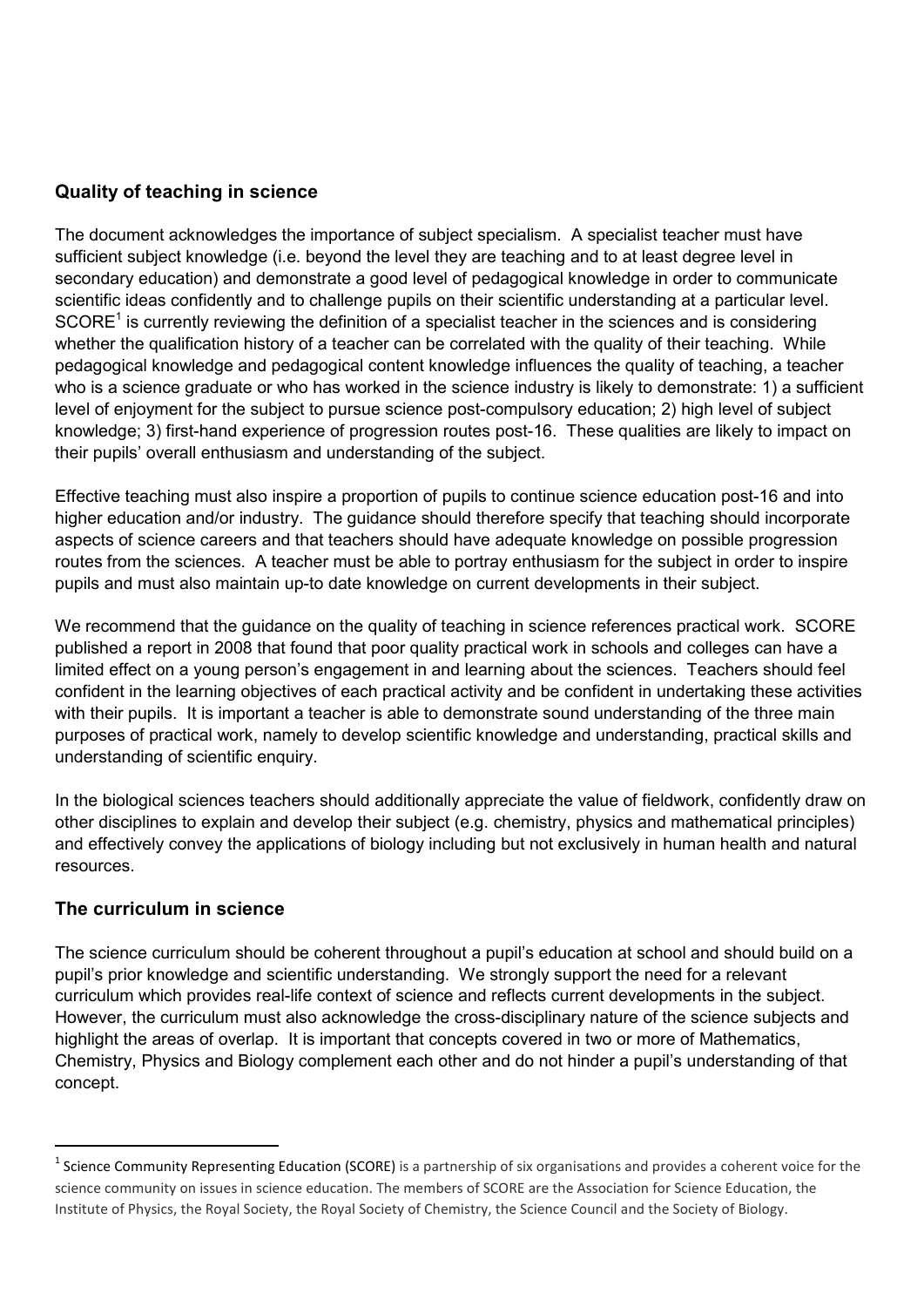Practical work should be intrinsic to the curriculum and used to develop both understanding of scientific enquiry and practical skills and also to deepen scientific knowledge and understanding. The learning objectives of practical activity must be clear to the teacher and the learning outcomes must be clear to the pupil.

We support the quidance that a school demonstrates excellent links with the wider science community and incorporates enhancement and enrichment (E&E) activities into the science curriculum. However, we recommend that E&E activity is coupled with excellent practice in the classroom. The Ofsted report *Guidance for students studying science* highlights an example of a school which, despite engaging with numerous science E&E activities, has a low uptake of science post-16 because the activities were not supported by an engaging and interesting experience in the classroom. We therefore recommend that the curriculum provides guidance on progression routes in science and that this is accountable by the number of pupils opting to study science post-compulsory education.

We would like the guidance on curriculum to also include a requirement that E&E activities embraced by the school demonstrate a clear purpose in enriching pupils' experience of science education. Career awareness and advice and guidance on science progression should also be the purpose of some of these activities.

We strongly suggest that the guidance on the curriculum has a greater emphasis on opportunities for learning outside the classroom. One of the recommendations from a report published by the Select Committee for Children, Schools and Families in 2010 was for outside learning to become an entitlement within the national curriculum. Outside learning is also reflected in the new science GCSE specifications and should therefore be captured in the Ofsted inspection guidance documents. Outside learning offers significant benefits, particularly in illustrating the context of a subject. Furthermore the science subjects, like geography, offer a vast range of opportunity for outside learning and the curriculum should incorporate field work, observational work and visits to sites where science is at the heart of activities. The guidance document for curriculum in geography highlights that 'Pupils experience fieldwork on a regular basis, and activities offer clear progression rather than repetition' and we strongly recommend that a similar emphasis is captured in the science guidance document.

### **Effectiveness of leadership and management in science**

The Society of Biology supports the guidance that effective leadership and management in science will result in high quality teaching and good attainment levels. We recommend that the term leadership refers to the Head Teacher and Governors of a school as well as the Head of Science. Science is a core subject and it is vital that the senior management, who may not have a background in science, appreciate the science requirements of their school. Under the new coalition Government, schools are becoming more autonomous, which means that it is even more important for senior school management to acknowledge the costs involved in science education. For example, there should be a strong commitment to ensure laboratories are fit for purpose and adequately equipped. Practical work is a key component of science education and pupils must have the opportunity to experience practical activity in properly furbished laboratory environments. Indeed earlier this month the Society replied to HEFCE on their teaching funding method consultation and we stressed the importance of adequate provision for lab and field work in terms of staff time and resources, highlighting the importance of these activities to the formation of skilled biologists.<sup>2</sup> SCORE has recently embarked on a benchmarking exercise of the current state of practical work in schools and colleges. This research will provide a baseline for all science departments to review

 $\overline{a}$ 

<sup>&</sup>lt;sup>2</sup> http://www.societyofbiology.org/policy/consultations/view/34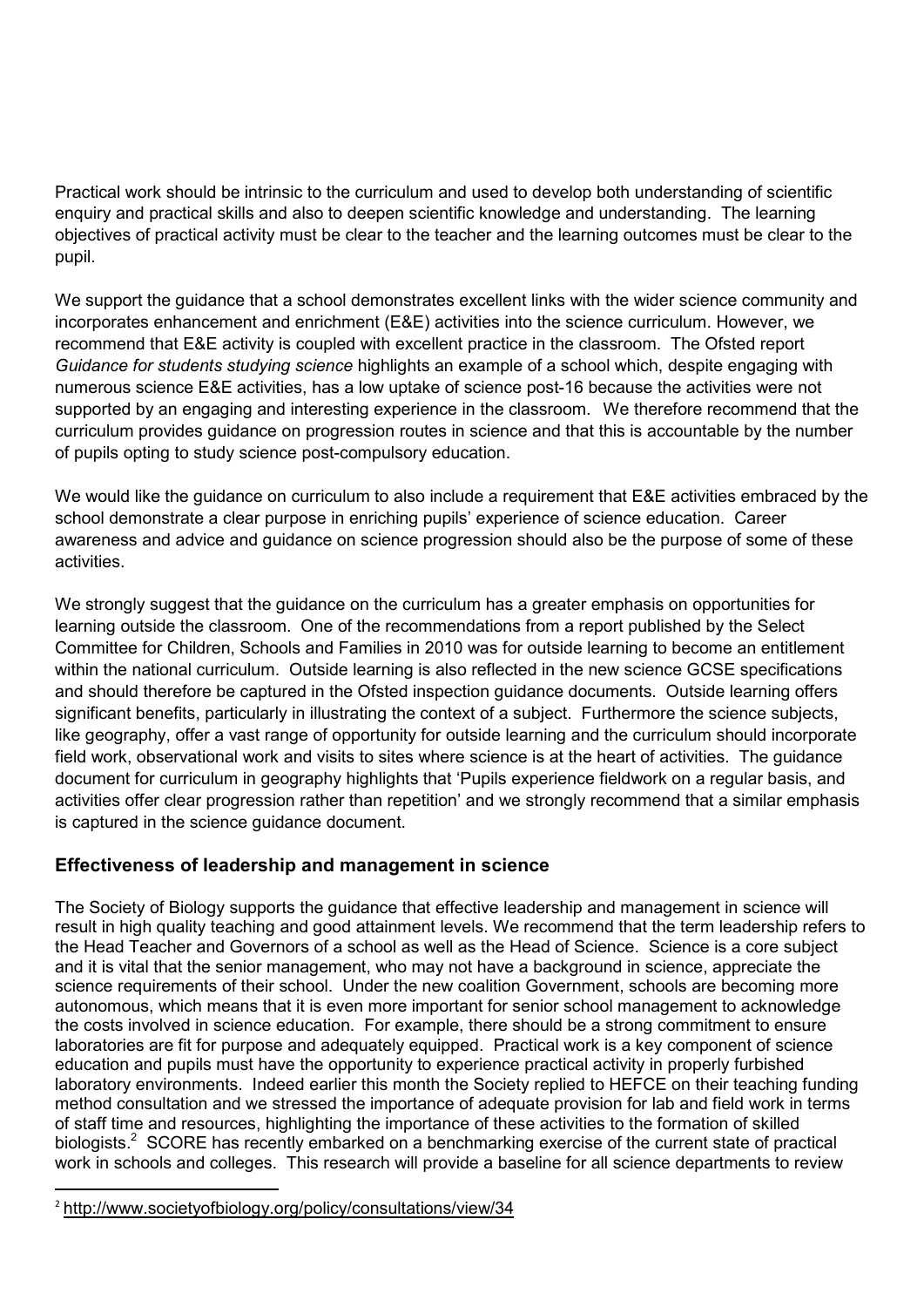and evaluate their practical work and, where necessary, to make a case for improvement. SCORE expects the report to be published in autumn 2010 and will inform Ofsted of the findings.

Further examples of areas where the senior management should ring fence funding for science education include activities incorporating learning outside the classroom; enrichment and enhancement activities that support the curriculum and information; advice and guidance on science progression.

The guidance recognises the importance of continuing professional development for teachers. We would like this to include all teaching staff in the sciences including teaching assistants and technicians. There should also be an emphasis on subject specific CPD so that science teachers have the opportunity to grow and develop in their specialism and are encouraged to remain engaged with their subject and funding should be ring fenced to support this. We support the guidance statement on sharing good practice among members of the science department. Resources and learning outcomes from external CPD courses should be shared to encourage the embedding of new initiatives within a department. There should be good mechanisms of support for non-specialist and less experienced science teachers. For example, nonspecialist science teachers should be encouraged to develop their knowledge through courses such as the Science Additional Specialism Programme and/or are advised on teaching the subject by specialist teachers. Finally good leadership and management involves collaboration further afield, for example with other local schools, local university departments and with major scientific societies such as the Society of Biology and the Association for Science Education, this should be fostered and supported through CPD opportunities.

We gratefully acknowledge the specific contributions by Ms Karen Devine, British Ecological Society; Mr Ian Harvey, Hills Road Sixth Form College; Dr Sue Assinder, University of Liverpool; Prof. Susan Standring, King's College London and Anatomical Society; Dr Barbara Hilton, British Lichen Society; Dr Laura Bellingan, Society of Biology.

The Society of Biology is pleased for this response to be publicly available and will shortly place a version on www.societyofbiology.org . For any queries, please contact Ms Rachel Forsyth, Society of Biology, 9 Red Lion Court, London, EC4A 3EF. Email: rachelforsyth@societyofbiology.org

#### About the Society of Biology

The Society of Biology is a charity, created by the unification of the Biosciences Federation and the Institute of Biology, and is building on the heritage and reputation of these two organisations to champion the study and development of biology, and provide expert guidance and opinion. The Society represents a diverse membership of over 80,000 - including, students, practising scientists and interested non-professionals - as individuals, or through learned societies and other organisations. We are committed to promoting biology as a subject of choice to students in schools, colleges and universities. We support and recognise excellence in biology teaching; champion a biology curriculum that challenges students and encourages their passion for biology; support young scientists through higher education, and provide career guidance at all levels.